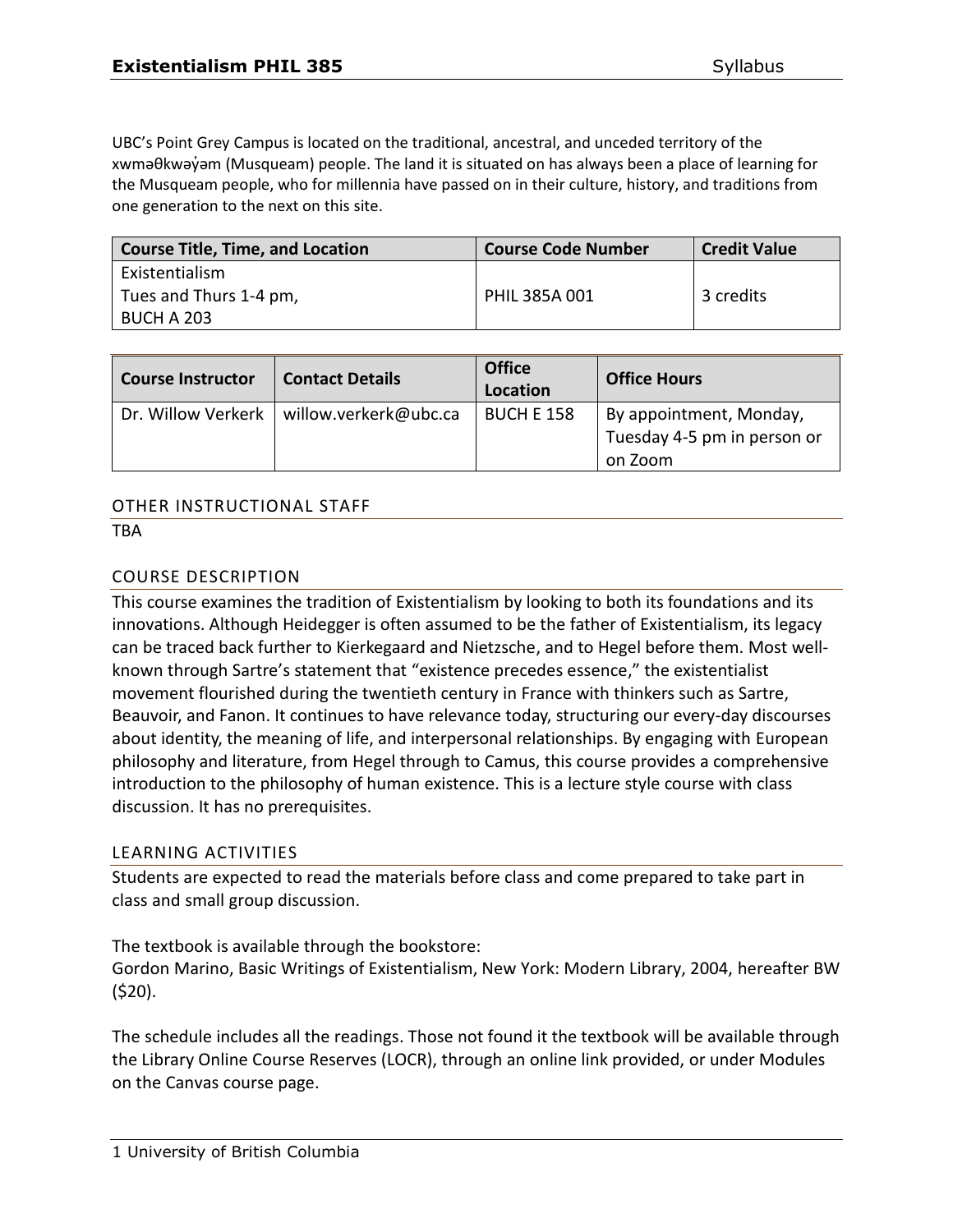## ASSESSMENTS OF LEARNING

Take Home Exam (1500 words) 30% due July 26.

Final Essay (3000 words) 60% due August 18.

Participation 10% (participation in class and weekly questions posted online in the Discussions tab on Canvas).

Assignments are submitted on Canvas.

## SCHEDULE: TUESDAYS AND THURSDAYS 1-4 PM

**Tuesday July 5: Introduction: What is the Meaning of Existentialism?**  Existentialism according to Jean-Paul Sartre READ: Sartre, "Existentialism" in *Existentialism and Human Emotions* (BW, pages 337-367).

# **Thursday July 7: The Roots of Existentialism: Hegel and Nietzsche**

READ: I. Hegel, "Lordship and Bondage," Paragraphs 178-196 in *The Phenomenology of Spirit*. <https://www.marxists.org/reference/archive/hegel/phindex.htm>

LISTEN: Robert Stern on Hegel's Dialectic <https://philosophybites.com/2010/04/robert-stern-on-hegel-on-dialectic.html> READ: II. Nietzsche, "The Madman," s. 125 in *The Gay Science*, trans. Walter Kaufmann, New York: Vintage, 1974 (LOCR).

# **Tuesday July 12: The Singularity of Existence: Soren Kierkegaard**

READ: Kierkegaard, "Problema I" and "Problema II," in *Fear and Trembling* (BW, pages 3-39). LISTEN: BBC In Our Times Kierkegaard <https://www.bbc.co.uk/sounds/play/b009fycc> Optional further listening: Clare Carlisle on Kierkegaard <https://philosophybites.com/kierkegaard/>

# **Thursday July 14: Becoming Human: Friedrich Nietzsche**

READ: Nietzsche, "Second Essay. 'Guilt,' 'Bad Conscience' and the Like" in *On the Genealogy of Morals* (BW, pages 107-109; 145-187). LISTEN: Christopher Janaway on Nietzsche and Morality <https://philosophybites.com/2008/09/christopher-jan.html>

## **Tuesday July 19: The Paradox of Freedom: Fyodor Dostoevsky**

READ: Dostoevsky, "Part I: Underground," in *Notes from the Underground* (BW, pages 189- 230).

*Take Home Exam posted July 19*

## **Thursday July 21: The Question of Being: Martin Heidegger**

READ: Heidegger, "The Possible Being-A-Whole of Dasein and Being-Toward-Death" (sections 46-53) in *Being and Time* (BW, pages 295-336). WATCH: film except of *Heidegger: Only A God Can Save Us* by Jeffrey van Davis <https://www.youtube.com/watch?v=RuJvwyREoJo&t=11s>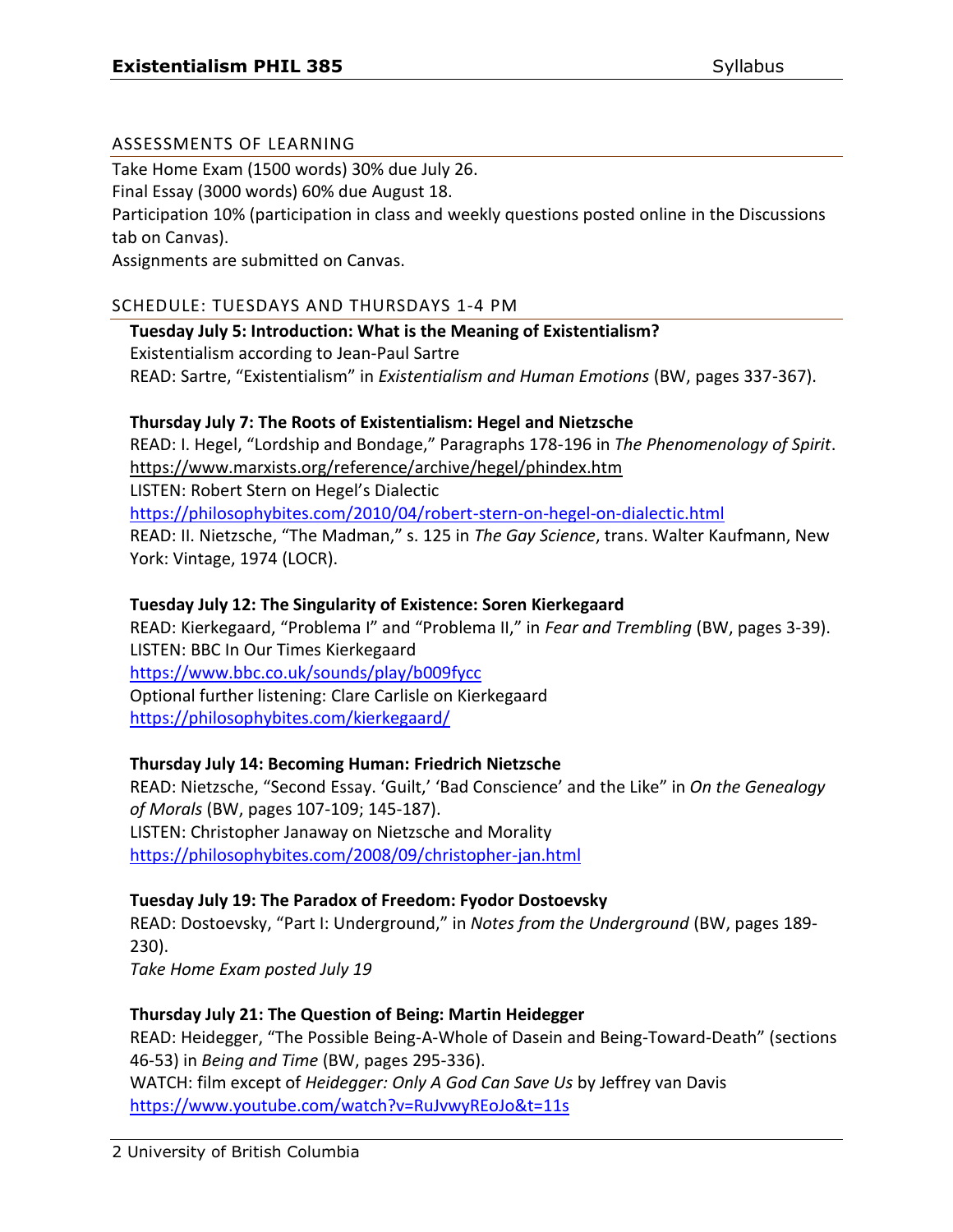*\* Take Home Exam due July 26 \**

## **Tuesday July 26: Embodiment and Intersubjectivity: Maurice Merleau-Ponty**

READ: I. "The Spatiality of One's Own Body and Motricity," in *Phenomenology of Perception*, trans. Donald A. Landes, Routledge, 2021, pages 100-109 (last sentence ends: "quite simply, he is his body and his body is the power for a certain world.") (LOCR)

II. "Others and the Human World," in *Phenomenology of Perception*, pages 361-383 (LOCR). LISTEN: Katherine Morris on Merleau-Ponty

<https://philosophybites.com/2016/03/katherine-morris-on-merleau-ponty-on-the-body.html> Optional further listening: Merleau-Ponty - The World of Perception and the World of Science <https://www.youtube.com/watch?v=uf9TtYdxy3A>

## **Thursday July 28: Being and Nothingness: Jean-Paul Sartre**

READ: Sartre Selections from "Self-Negation" and "The Encounter with the Other," in *Being and Nothingness* (BW, pages 369-409).

LISTEN: Sebastian Gardner on Sartre and Bad Faith [https://philosophybites.com/2009/02/sebastian-gardner-on-jeanpaul-sartre-on-bad](https://philosophybites.com/2009/02/sebastian-gardner-on-jeanpaul-sartre-on-bad-faith.html)[faith.html](https://philosophybites.com/2009/02/sebastian-gardner-on-jeanpaul-sartre-on-bad-faith.html)

*Essay Topics and Essay Writing Guidelines posted July 28*

#### **Tuesday August 2: Existence and Sexual Difference: Simone de Beauvoir**

READ: I. "Ambiguity and Freedom" in *The Ethics of Ambiguity* <https://www.marxists.org/reference/subject/ethics/de-beauvoir/ambiguity/ch01.htm> II. "Introduction" and "Conclusion," in *The Second Sex* <http://www.marxists.org/reference/subject/ethics/de-beauvoir/2nd-sex/index.htm> LISTEN: Interview with Beauvoir [https://www.youtube.com/watch?v=SFRTl\\_9CbFU](https://www.youtube.com/watch?v=SFRTl_9CbFU)

## **Thursday August 4: The Phallocentric Status of Sex: Luce Irigaray**

READ: Irigaray, "The Sex Which is Not One," in *The Sex Which is Not One*, trans. Catherine Porter, New York: Cornell Uni Press, pages 23-33 (LOCR). LISTEN: Interview with Irigaray: <https://www.youtube.com/watch?v=msyTCN6Yytw>

## **Tuesday August 9: Being Human First: Frantz Fanon's Critique of Racialized Identity**

READ: Fanon, "Introduction" and Chapter 1; Chapter 5; "The Black Man and Hegel" and "Conclusion" in *Black Skin White Masks*, trans. Richard Philcox, New York: Grove Press, 2008, pages xi-23; 89-119; 191-206 (LOCR).

WATCH: film *Fanon, yesterday, today* by Mezine, Hassane (LOCR)

## **Thursday August 11: Living with the Absurd: Albert Camus**

READ: Camus, "An Absurd Reasoning," in *The Myth of Sisyphus* (BW, pages 437-492).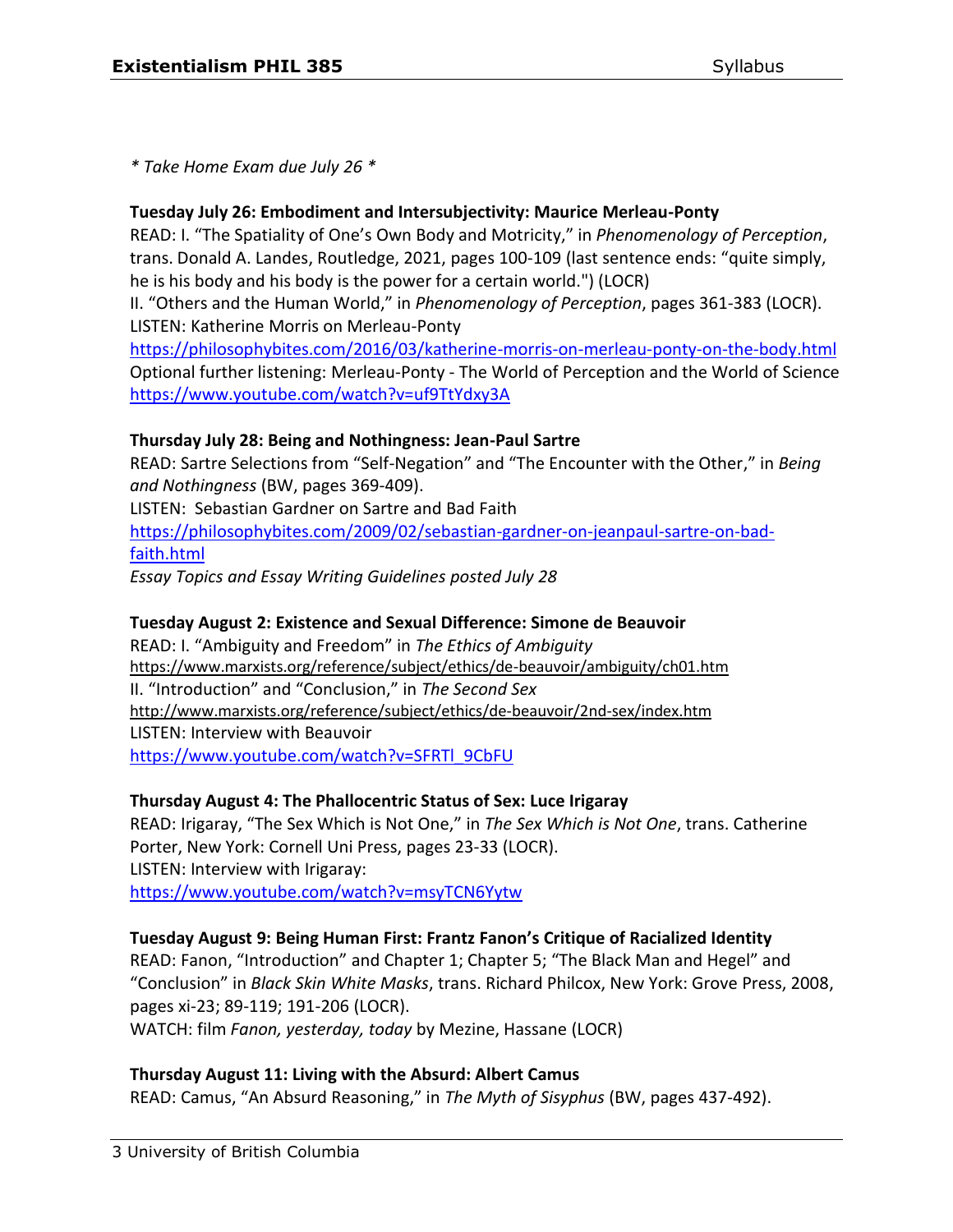WATCH: *Is life meaningless? And other absurd questions* by Nina Medvinskaya <https://www.youtube.com/watch?v=vPtzpjC7TF4>

*\*Final Essay due August 18\**

#### LEARNING OUTCOMES

During the course, students will learn the key concepts of these existentialist philosophers. They will learn how to talk and think critically about the arguments and ideas. The take home exam provides an opportunity to demonstrate understanding of the concepts studied to date. The final paper is an exercise in critical thinking to explore and deepen understanding of one or more of the thinkers studied during the course. By the end of the semester, students will be familiar with the tradition of Existentialism and its central themes.

#### UNIVERSITY POLICIES AND SUPPORT

UBC provides resources to support student learning and to maintain healthy lifestyles but recognizes that sometimes crises arise and so there are additional resources to access including those for survivors of sexual violence. UBC values respect for the person and ideas of all members of the academic community. Harassment and discrimination are not tolerated nor is suppression of academic freedom. UBC provides appropriate accommodation for students with disabilities and for religious observances. UBC values academic honesty and students are expected to acknowledge the ideas generated by others and to uphold the highest academic standards in all their actions. Details of the policies and how to access support are available on **[the UBC Senate website](https://senate.ubc.ca/policies-resources-support-student-success).** International students:

Plagiarism:

Plagiarism, which is intellectual theft, occurs where an individual submits or presents the oral or written work of another person as his or her own. Scholarship quite properly rests upon examining and referring to the thoughts and writings of others. However, when another person's words (i.e. phrases, sentences, or paragraphs), ideas, or entire works are used, the author must be acknowledged in the text, in footnotes, in endnotes, or in another accepted form of academic citation. Where direct quotations are made, they must be clearly delineated (for example, within quotation marks or separately indented). Failure to provide proper attribution is plagiarism because it represents someone else's work as one's own. Plagiarism should not occur in submitted drafts or final works. A student who seeks assistance from a tutor or other scholastic aids must ensure that the work submitted is the student's own. Students are responsible for ensuring that any work submitted does not constitute plagiarism. Students who are in any doubt as to what constitutes plagiarism should consult their instructor before handing in any assignments. A link about Academic misconduct is below

<http://www.calendar.ubc.ca/Vancouver/index.cfm?tree=3,54,111,959> **COPYRIGHT**